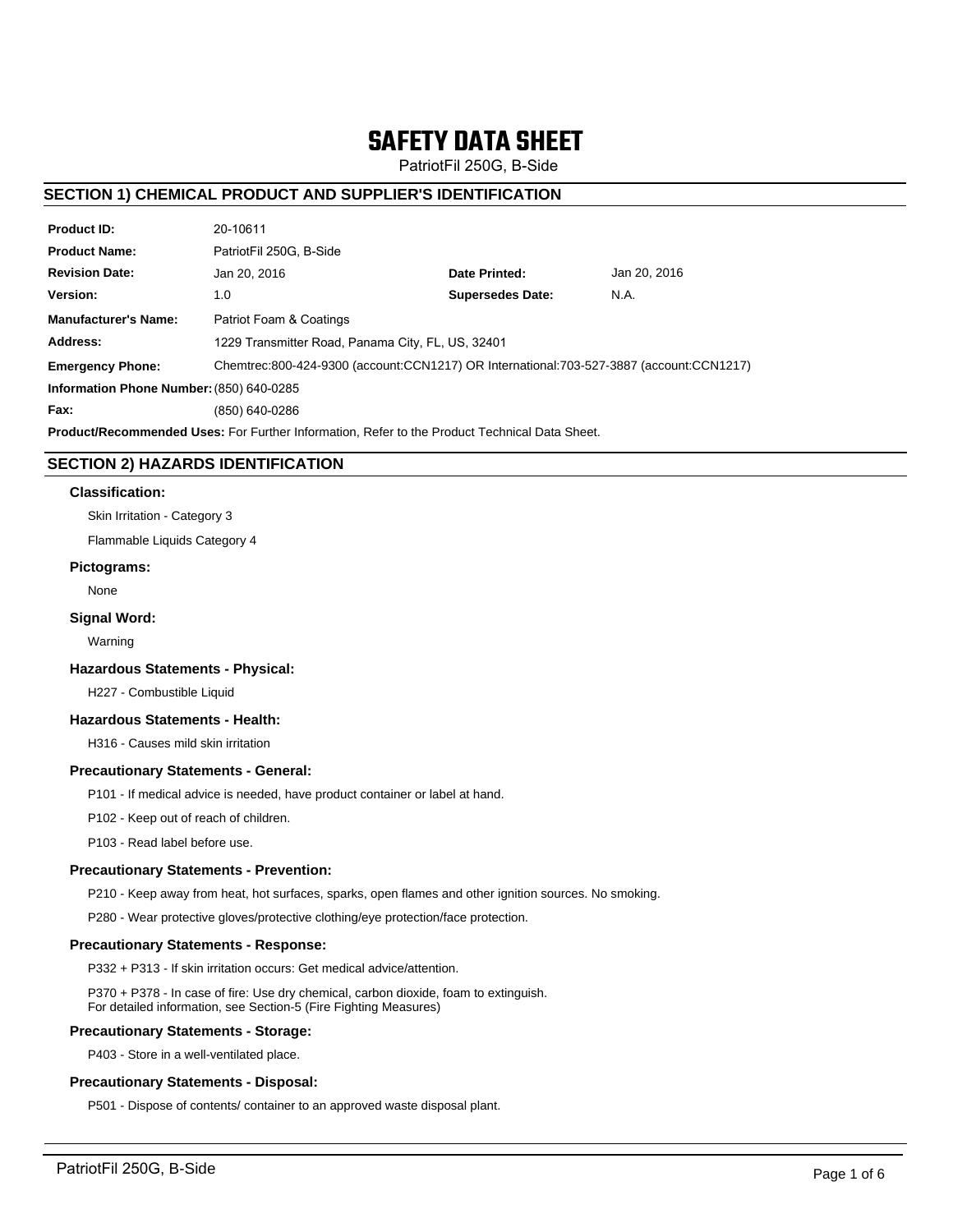# **SECTION 3) COMPOSITION / INFORMATION ON INGREDIENTS**

| CAS          | <b>Chemical Name</b>                      | % By Weight   |
|--------------|-------------------------------------------|---------------|
| 0000108-65-6 | PROPYLENE GLYCOL MONOMETHYL ETHER ACETATE | $2\% - 4\%$   |
| 0000156-60-5 | 1.2-DICHLOROETHYLENE                      | $1.7\% - 3\%$ |

# **SECTION 4) FIRST-AID MEASURES**

#### **Inhalation:**

Remove source of exposure or move person to fresh air and keep comfortable for breathing. If experiencing respiratory symptoms: Call a POISON CENTER/doctor. If breathing is difficult, trained personnel should administer emergency oxygen if advised to do so by the POISON CENTER/doctor.

If exposed/feel unwell/concerned: Call a POISON CENTER/doctor.

#### **Skin Contact:**

Take off contaminated clothing, shoes and leather goods (e.g. watchbands, belts). Gently blot or brush away excess product. Wash with plenty of lukewarm, gently flowing water for a duration of 15-20 minutes. If skin irritation or rash occurs: Get medical advice/attention. Wash contaminated clothing before re-use or discard.

IF exposed or concerned: Get medical advice/attention.

#### **Eye Contact:**

Avoid direct contact. Wear chemical protective gloves, if necessary.

Rinse eyes cautiously with lukewarm, gently flowing water for several minutes, while holding the eyelids open. Remove contact lenses, if present and easy to do. Continue rinsing for 15-20 minutes. Take care not to rinse contaminated water into the unaffected eye or onto the face. If eye irritation persists: Get medical advice/attention.

#### **Ingestion:**

Rinse mouth. Do NOT induce vomiting. Immediately call a POISON CENTER/doctor. If vomiting occurs naturally, lie on your side, in the recovery position.

IF exposed or concerned: Get medical advice/attention.

## **SECTION 5) FIRE-FIGHTING MEASURES**

#### **Suitable Extinguishing Media:**

Dry chemical, foam, carbon dioxide is recommended. Water spray is recommended to cool or protect exposed materials or structures. Carbon dioxide can displace oxygen. Use caution when applying carbon dioxide in confined spaces. Simultaneous use of foam and water on the same surface is to be avoided as water destroys the foam. Sand or earth may be used for small fires only.

#### **Specific Hazards in Case of Fire:**

Heated containers may build up pressure and rupture violently. Therefore, use cold water to cool fire-exposed containers.

#### **Fire-fighting Procedures:**

Isolate immediate hazard area and keep unauthorized personnel out. Stop spill/release if it can be done safely. Move undamaged containers from immediate hazard area if it can be done safely. Water spray may be useful in minimizing or dispersing vapors and to protect personnel. Water may be ineffective but can be used to cool containers exposed to heat or flame. Caution should be exercised when using water or foam as frothing may occur, especially if sprayed into containers of hot, burning liquid.

Dispose of fire debris and contaminated extinguishing water in accordance with official regulations.

#### **Special Protective Actions:**

Wear NIOSH approved self-contained breathing apparatus in positive pressure mode with full-face piece. Boots, gloves (neoprene), goggles, and full protective clothing are also required.

Care should always be exercised in dust/mist areas.

# **SECTION 6) ACCIDENTAL RELEASE MEASURES**

## **Emergency Procedure:**

ELIMINATE all ignition sources (no smoking, flares, sparks or flames in immediate area).

Do not touch or walk through spilled material.

Isolate hazard area and keep unnecessary people away. Remove all possible sources of ignition in the surrounding area. Notify authorities if any exposure to the general public or the environment occurs or is likely to occur.

If spilled material is cleaned up using a regulated solvent, the resulting waste mixture may be regulated.

## **Recommended Equipment:**

Positive pressure, full-face piece self-contained breathing apparatus(SCBA), or positive pressure supplied air respirator with escape SCBA (NIOSH approved).

## **Personal Precautions:**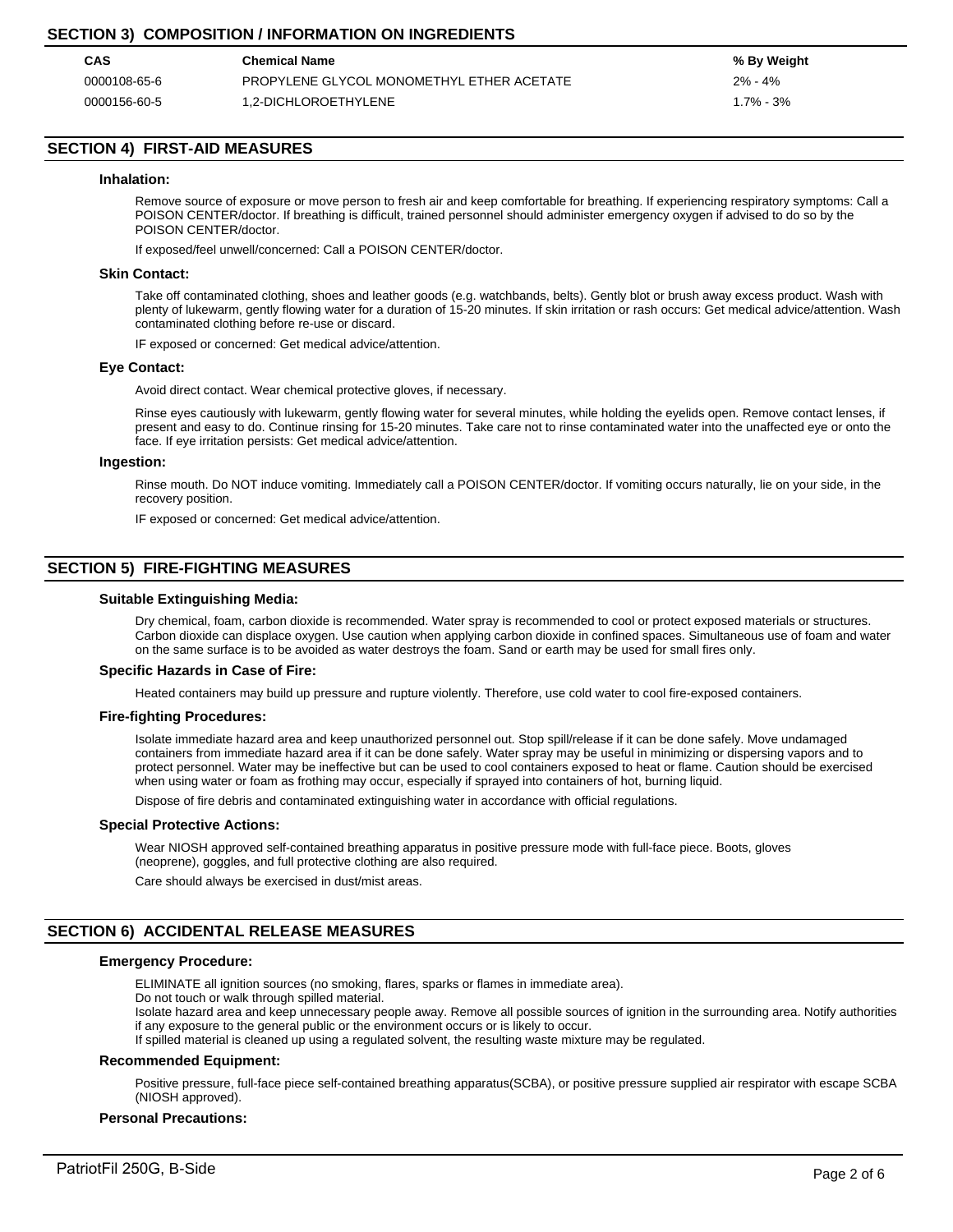Avoid breathing vapors. Avoid contact with skin, eyes or clothing. Do not touch damaged containers or spilled materials unless wearing appropriate protective clothing.

#### **Environmental Precautions:**

Stop spill/release if it can be done safely. Prevent spilled material from entering sewers, storm drains, other unauthorized drainage systems and natural waterways by using sand, earth, or other appropriate barriers.

#### **Methods and Materials for Containment and Cleaning up:**

Contain and absorb large spillages onto an inert, non-flammable adsorbent carrier (such as earth or sand). Shovel into open-top drums or plastic bags for further decontamination, if necessary. Wash the spillage area clean with liquid decontaminate. Remove and properly dispose of residues. Notify applicable government authorities if release is reportable.

## **SECTION 7) HANDLING AND STORAGE**

#### **General:**

Wash hands after use. Do not get in eyes, on skin or on clothing. Do not breathe vapors or mists. Use good personal hygiene practices. Eating, drinking and smoking in work areas is prohibited. Remove contaminated clothing and protective equipment before entering eating areas.

#### **Ventilation Requirements:**

Use only with adequate ventilation to control air contaminants to their exposure limits. The use of local ventilation is recommended to control emissions near the source.

#### **Storage Room Requirements:**

Keep container(s) tightly closed and properly labeled. Store in cool, dry, well-ventilated areas away from heat, direct sunlight, strong oxidizers and any incompatibilities. Store in approved containers and protect against physical damage. Keep containers securely sealed when not in use. Indoor storage should meet OSHA standards and appropriate fire codes. Containers that have been opened must be carefully resealed to prevent leakage. Empty container retain residue and may be dangerous.

Use non-sparking ventilation systems, approved explosion-proof equipment and intrinsically safe electrical systems in areas where this product is used and stored.

Ground and bond containers and receiving equipment. Avoid static electricity by grounding.

Do not cut, drill, grind, weld, or perform similar operations on or near containers. Do not pressurize containers to empty them. Ground all structures, transfer containers and equipment to conform to the national electrical code. Use procedures that prevent static electrical sparks. Static electricity may accumulate and create a fire hazard.

Ideal storage temperature is 50-75°F.

# **SECTION 8) EXPOSURE CONTROLS/PERSONAL PROTECTION**

#### **Eye Protection:**

Wear eye protection with side shields or goggles. Wear indirect-vent, impact and splash resistant goggles when working with liquids. If additional protection is needed for entire face, use in combination with a face shield.

#### **Skin Protection:**

Use of gloves approved to relevant standards made from the following materials may provide suitable chemical protection: PVC, neoprene or nitrile rubber gloves. Suitability and durability of a glove is dependent on usage, e.g. frequency and duration of contact, chemical resistance of glove material, glove thickness, dexterity. Always seek advice from glove suppliers. Contaminated gloves should be replaced. Use of an apron and over- boots of chemically impervious materials such as neoprene or nitrile rubber is recommended to avoid skin sensitization. The type of protective equipment must be selected according to the concentration and amount of the dangerous substance at the specific workplace. Launder soiled clothes or properly disposed of contaminated material, which cannot be decontaminated.

Depending on conditions of use, additional protection may be required such as apron, arm covers, or full body suit. Wash contaminated clothing before re-wearing.

#### **Respiratory Protection:**

If airborne concentrations exceed or are expected to exceed the TLV, use MSHA/NIOSH approved positive pressure supplied pressure supplied air respiratory with a full face piece or an air supplied hood. For emergencies, use a positive pressure self-contained breathing apparatus.

#### **Appropriate Engineering Controls:**

Provide exhaust ventilation or other engineering controls to keep the airborne concentrations of vapors below their respective threshold limit value.

| <b>Chemical Name</b>                   | OSHA<br><b>TWA</b><br>(ppm) | <b>OSHA</b><br>TWA<br>(mg/m3) | <b>OSHA</b><br>STEL<br>(ppm) | OSHA<br>STEL<br>(mg/m3) | <b>OSHA</b><br>Tables (Z1,<br>Z2, Z3 | <b>OSHA</b><br>Carcinogen | <b>OSHA</b><br>Skin<br>designation | <b>NIOSH</b><br><b>TWA</b><br>(ppm) | <b>NIOSH</b><br>TWA<br>(mg/m3) | <b>NIOSH</b><br>STEL<br>(ppm) | <b>NIOSH</b><br>STEL<br>(mg/m3) | <b>NIOSH</b><br>Carcinogen |
|----------------------------------------|-----------------------------|-------------------------------|------------------------------|-------------------------|--------------------------------------|---------------------------|------------------------------------|-------------------------------------|--------------------------------|-------------------------------|---------------------------------|----------------------------|
| $1.2 -$<br><b>DICHLOROETHYLEN</b><br>E |                             |                               |                              |                         |                                      |                           |                                    |                                     |                                |                               |                                 |                            |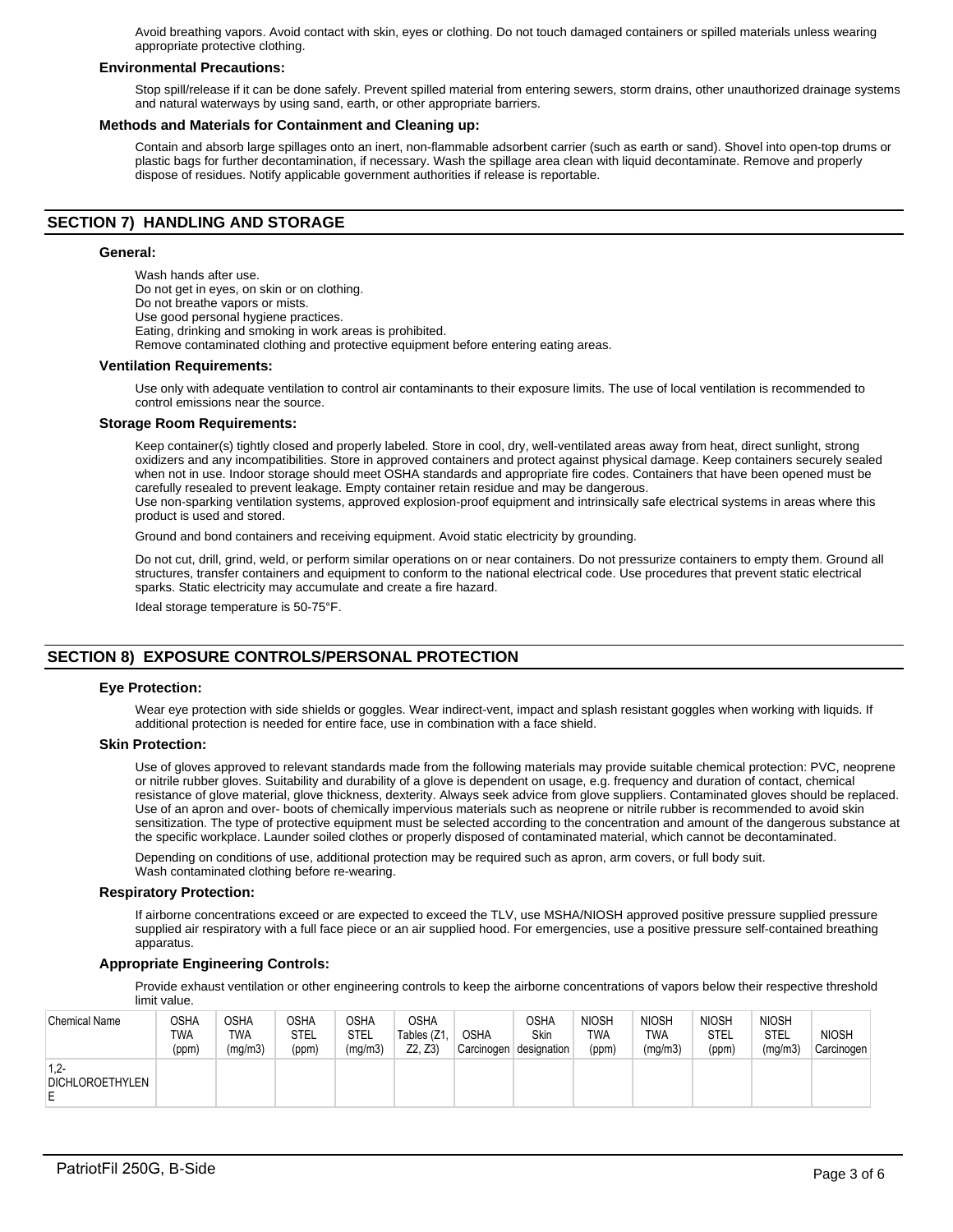| <b>Chemical Name</b>              | <b>ACGIH</b> | ACGIH      | <b>ACGIH</b> | ACGIH       |
|-----------------------------------|--------------|------------|--------------|-------------|
|                                   | TWA          | <b>TWA</b> | <b>STEL</b>  | <b>STEL</b> |
|                                   | (ppm)        | (mq/m3)    | (ppm)        | (mg/m3)     |
| $1.2 -$<br><b>DICHLOROETHYLEN</b> | 200          | 793        |              |             |

# **SECTION 9) PHYSICAL AND CHEMICAL PROPERTIES**

| <b>Physical and Chemical Properties</b> |               |  |
|-----------------------------------------|---------------|--|
| Density                                 | $9.67$ lb/gal |  |
| <b>Specific Gravity</b>                 | 1.16          |  |
| <b>VOC Regulatory</b>                   | $0.00$ lb/gal |  |
| VOC Part A & B Combined                 | N.A.          |  |
| Appearance                              | Liquid        |  |
| <b>Odor Threshold</b>                   | N.A.          |  |
| <b>Odor Description</b>                 | Mild          |  |
|                                         |               |  |

| Odor Description             | MIIQ              |
|------------------------------|-------------------|
| рH                           | N.A.              |
| <b>Water Solubility</b>      | N.A.              |
| Flammability                 | N/A               |
| <b>Flash Point Symbol</b>    | N.A.              |
| <b>Flash Point</b>           | 65 °C             |
| Viscosity                    | N.A.              |
| Lower Explosion Level        | N.A.              |
| <b>Upper Explosion Level</b> | N.A.              |
| Vapor Pressure               | N.A.              |
| Vapor Density                | Heavier than air  |
| <b>Freezing Point</b>        | N.A.              |
| <b>Melting Point</b>         | N.A.              |
| Low Boiling Point            | 100 °C            |
| High Boiling Point           | N.A.              |
| Auto Ignition Temp           | N.A.              |
| Decomposition Pt             | N.A.              |
| <b>Evaporation Rate</b>      | Slower than ether |
| Coefficient Water/Oil        | N.A.              |

# **SECTION 10) STABILITY AND REACTIVITY**

## **Stability:**

Material is stable at standard temperature and pressure.

#### **Conditions to Avoid:**

Avoid high temperatures, heated material will build pressure and may rupture the container violently.

#### **Hazardous Reactions/Polymerization:**

Will not occur.

#### **Incompatible Materials:**

This product will react with any material containing active hydrogens, such as water, alcohol, ammonia, amines, alkalis and acids, the reaction with water is slow under 50°C, but is accelerated at higher temperature and in the presence of alkalis, tertiary amines, and metal compounds.

#### **Hazardous Decomposition Products:**

Highly unlikely under normal industrial use. Under extreme heat and fire, carbon monoxide, carbon dioxide.

# **SECTION 11) TOXICOLOGICAL INFORMATION**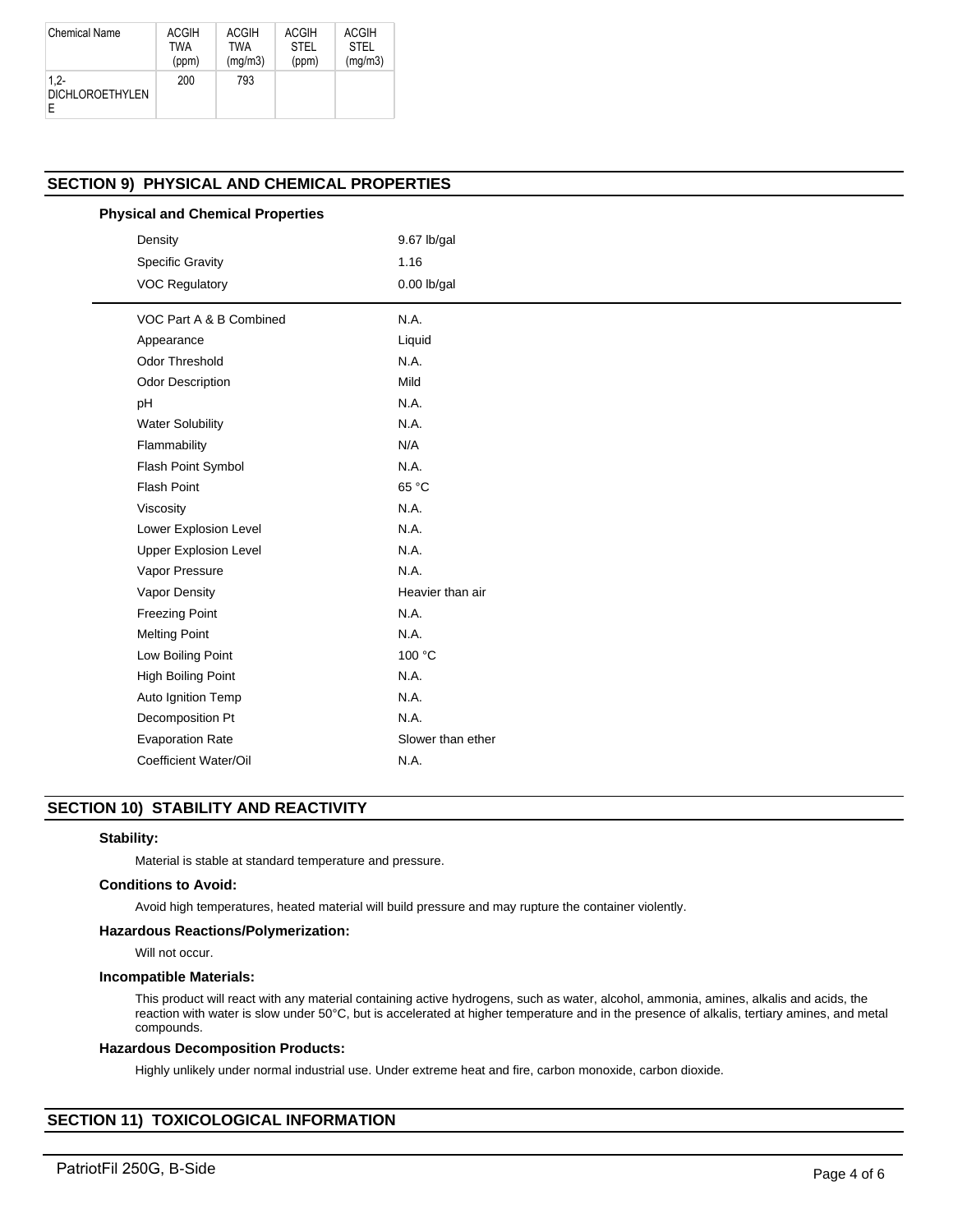## **Skin Corrosion/Irritation:**

Causes mild skin irritation

## **Serious Eye Damage/Irritation:**

No data available

#### **Carcinogenicity:**

No data available

#### **Respiratory/Skin Sensitization:**

No data available

#### **Germ Cell Mutagenicity:**

No data available

## **Reproductive Toxicity:**

No data available

## **Specific Target Organ Toxicity - Single Exposure:**

No data available

## **Specific Target Organ Toxicity - Repeated Exposure:**

No data available

## **Aspiration Hazard:**

No data available

## **Acute Toxicity:**

No data available

# **Potential Health Effects - Miscellaneous**

0000108-65-6 PROPYLENE GLYCOL MONOMETHYL ETHER ACETATE

Recurrent overexposure may result in liver and kidney injury.

## **SECTION 12) ECOLOGICAL INFORMATION**

#### **Toxicity:**

No data available.

## **Persistence and Degradability:**

No data available.

## **Bioaccumulative Potential:**

No data available.

#### **Mobility in Soil:**

No data available.

## **Other Adverse Effects:**

No data available.

### **SECTION 13) DISPOSAL CONSIDERATIONS**

## **Waste Disposal:**

Under RCRA, it is the responsibility of the user of the product, to determine a the time of disposal whether the product meets RCRA criteria for hazardous waste. Waste management should be in full compliance with federal, state, and local laws.

Empty containers retain product residue which may exhibit hazards of material, therefore do not pressurize, cut, glaze, weld or use for any other purposes. Return drums to reclamation centers for proper cleaning and reuse.

# **SECTION 14) TRANSPORT INFORMATION**

## **U.S. DOT Information:**